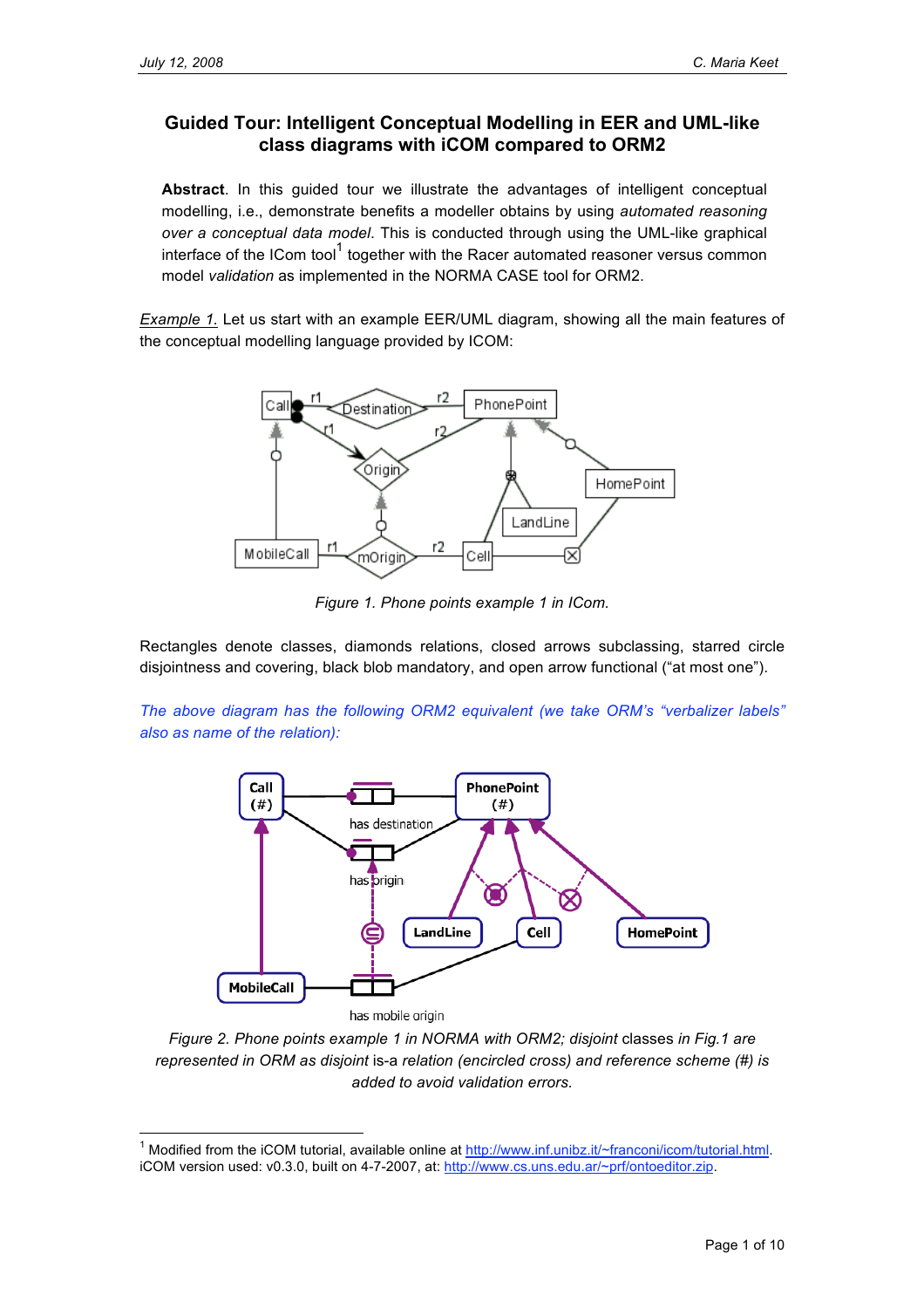The above diagrams in *Figure 1* and *2* state that mobile calls are a type of calls (ISA link between entities); that phone points are partitioned between cell points and landline points (i.e., any phone point is either a cell or a landline point, but not both: they form a covering and disjoint ISA hierarchy); that home points are among phone points, none of them being a cell point (i.e., the home point entity is disjoint from the cell entity). Each call has at least one destination phone point (mandatory participation of cell to origin), while it has exactly one origin phone point. Mobile calls are related to cells through the mOrigin relationship. Finally, the binary relationship mOrigin is included in the binary relationship origin.

What are the consequences of the EER diagram? Upon running the reasoner, ICOM automatically produces the following completed diagram:



*Figure 3. Phone points example 1 in ICom, with deductions.*

It is stated that in the above scenario it is necessarily true (**green** deduction) that any home point is also a landline point, and that each mobile call may have an origin from at most one cell point. In order to understand why this is true, consider the following.

- **Given** that (i) the class of home points is a subclass of all the phone points, and (ii) it is disjoint from the class of cell points; since (iii) any phone point is either a cell point or a landline point, **then** any home point should necessarily be a landline point.
- **Given** that (i) the mOrigin binary relationship is included in the origin binary relationship, i.e., any pair in mOrigin is also among the pairs in origin; (ii) since each call participates exactly once as first argument to the origin relationship, **then** if I take a generic sub class of calls, such as the class of mobile calls, and a sub relationship of the origin relationship, such as mOrigin, then we can conclude that necessarily each mobile call participates at most once as first argument to the mOrigin relationship. Nothing can be concluded about the minimum participation, since the mOrigin relationship may not contain all calls in the Origin relationship.

*The NORMA validator, being a (syntax) validator and not a reasoner, does not detect these deductions. Manually adding the deduced information gives us the model as depicted in Figure 4. This, however, results in a validation error on HomePoint, stating that "Supertypes for object type 'HomePoint' in model 'Phone Points' must be compatible and intransitive". Thus, deleting the (redundant) is-a between HomePoint and PhonePoint solves the validation error.*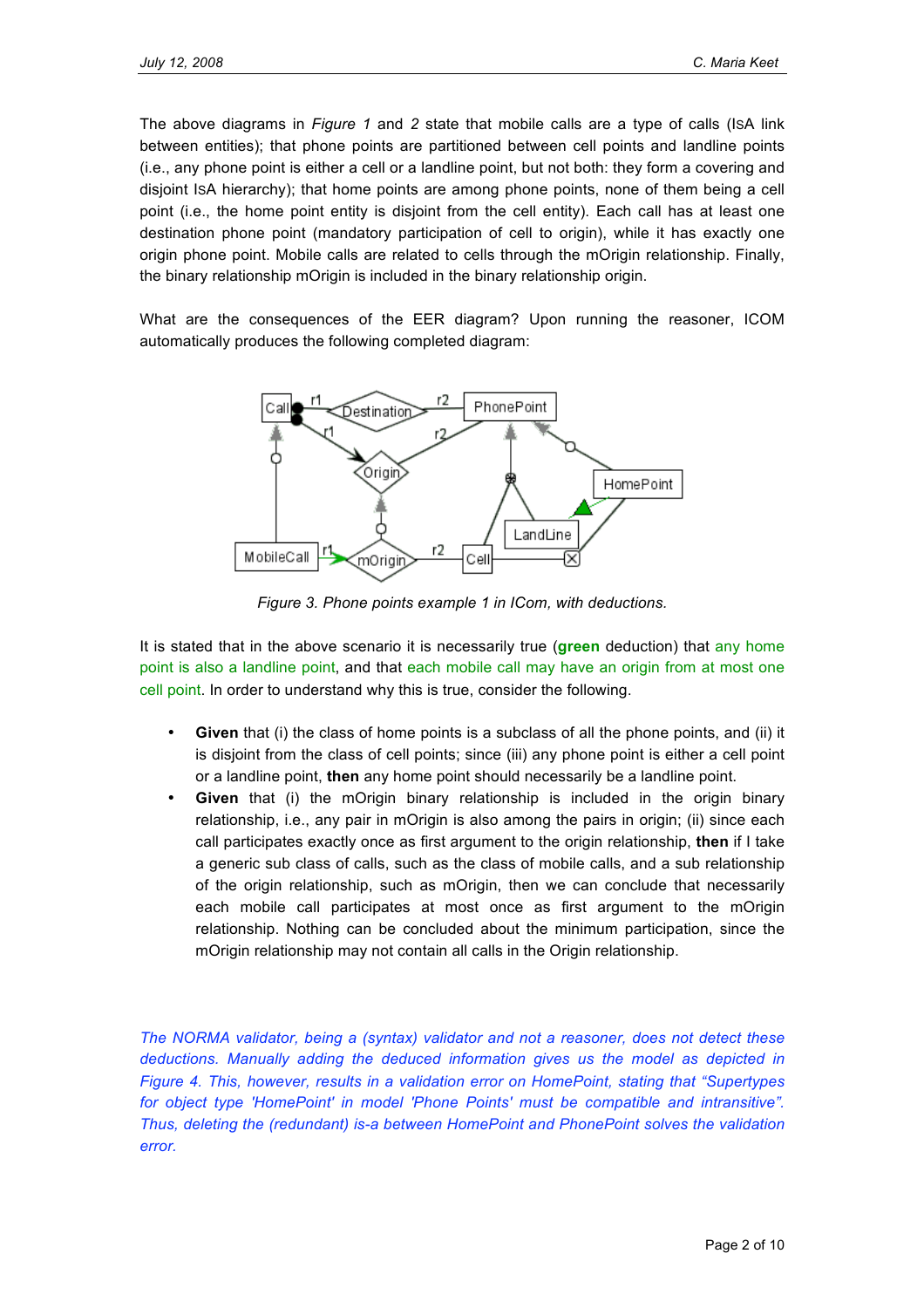

has mobile origin

*Figure 4. Phone points example 1 with NORMA in ORM2, after having added the deductions* manually *and running the validator (result in red).*

Let us now add an ISA link to the original diagram from *Figure 1*, stating that each cell point is among the landline points:



*Figure 5. Original diagram with an additional* ISA *link between* Cell *and* LandLine*.*

*This has the following ORM2 equivalent, as depicted in* Figure 6. *Observe that the NORMA validator returns the same type of error as above: "Supertypes for object type 'Cell' in model 'Phone Points' must be compatible and intransitive", and does not conclude the following.*



*Figure 6. Original diagram with an additional* ISA *link between* Cell *and* LandLine*, together with validator result (in red).*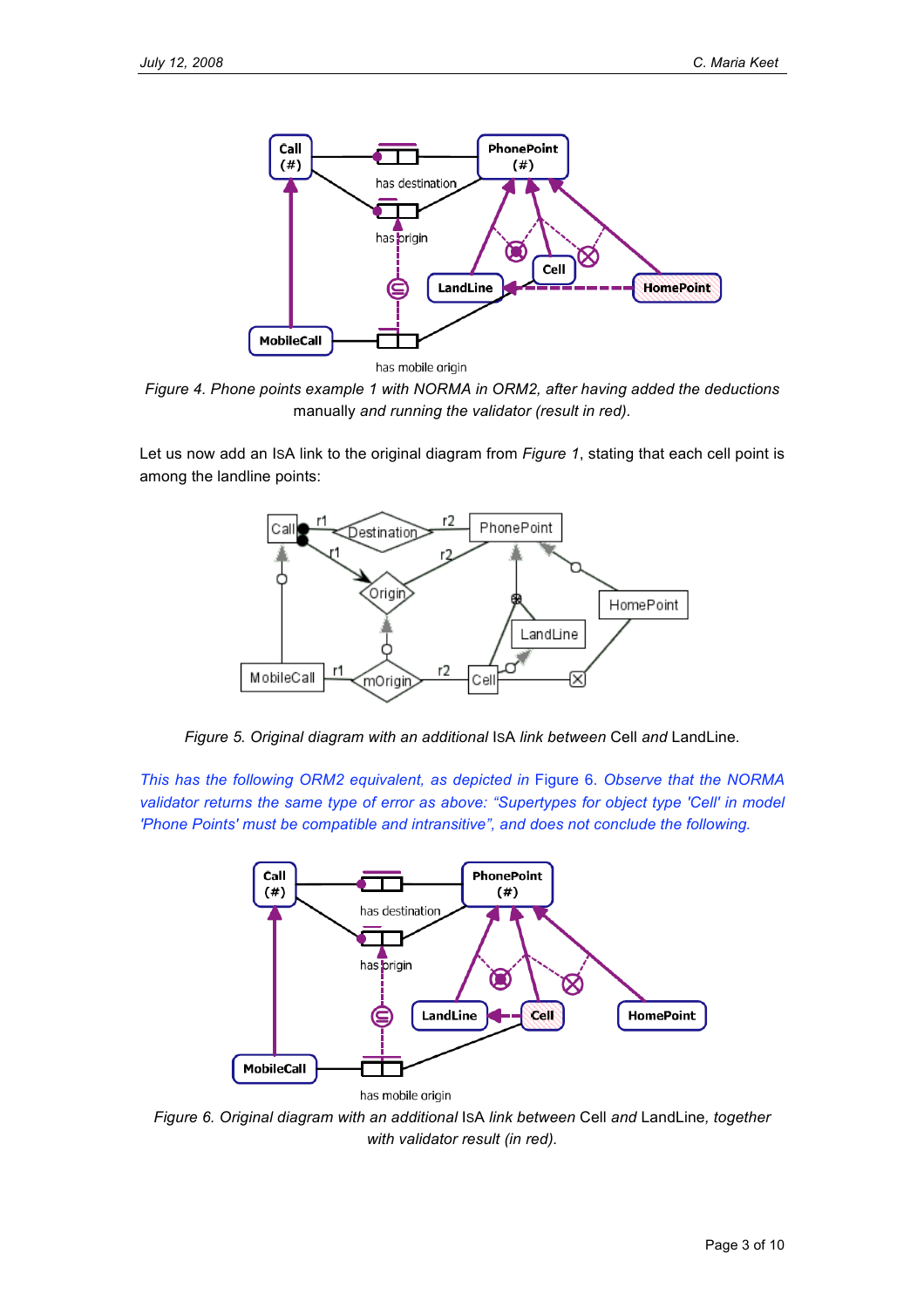

ICOM now concludes the following three deductions, elaborated on after *Figure 7*.

*Figure 7. ICom deductions based on the model depicted in* Figure 5*.*

- The cell entity type is inconsistent, i.e., does not—*cannot*—have any instance, since the disjointness constraint in the ISA link states that there is no element in common between cell and landline phone points. The empty set denoted by the cell entity type is the only set that can be at the same time disjoint and a subset of another set.
- Since the phone point entity is formed by the union of the cell and landline entities, and the cell entity is inconsistent, the landline entity becomes equivalent to the phone point entity.
- Since there is no cell point, there is no pair in the mOrigin relationship either (i.e., it is inconsistent): the diagram states that any second argument of the mOrigin relationship should be of the cell type.

The mobile call entity is not inconsistent, since it may be populated by calls that have no mOrigin at all (this is possible, because there is no mandatory participation constraint).

Let us now add a cardinality constraint, stating that now each mobile call should participate at least once to the mOrigin relationship (i.e., a mandatory participation constraint):



*Figure 8. Model as in* Figure 5*, with an additional cardinality constraint for MobileCall.*

*This has the ORM2 equivalent as shown in* Figure 9.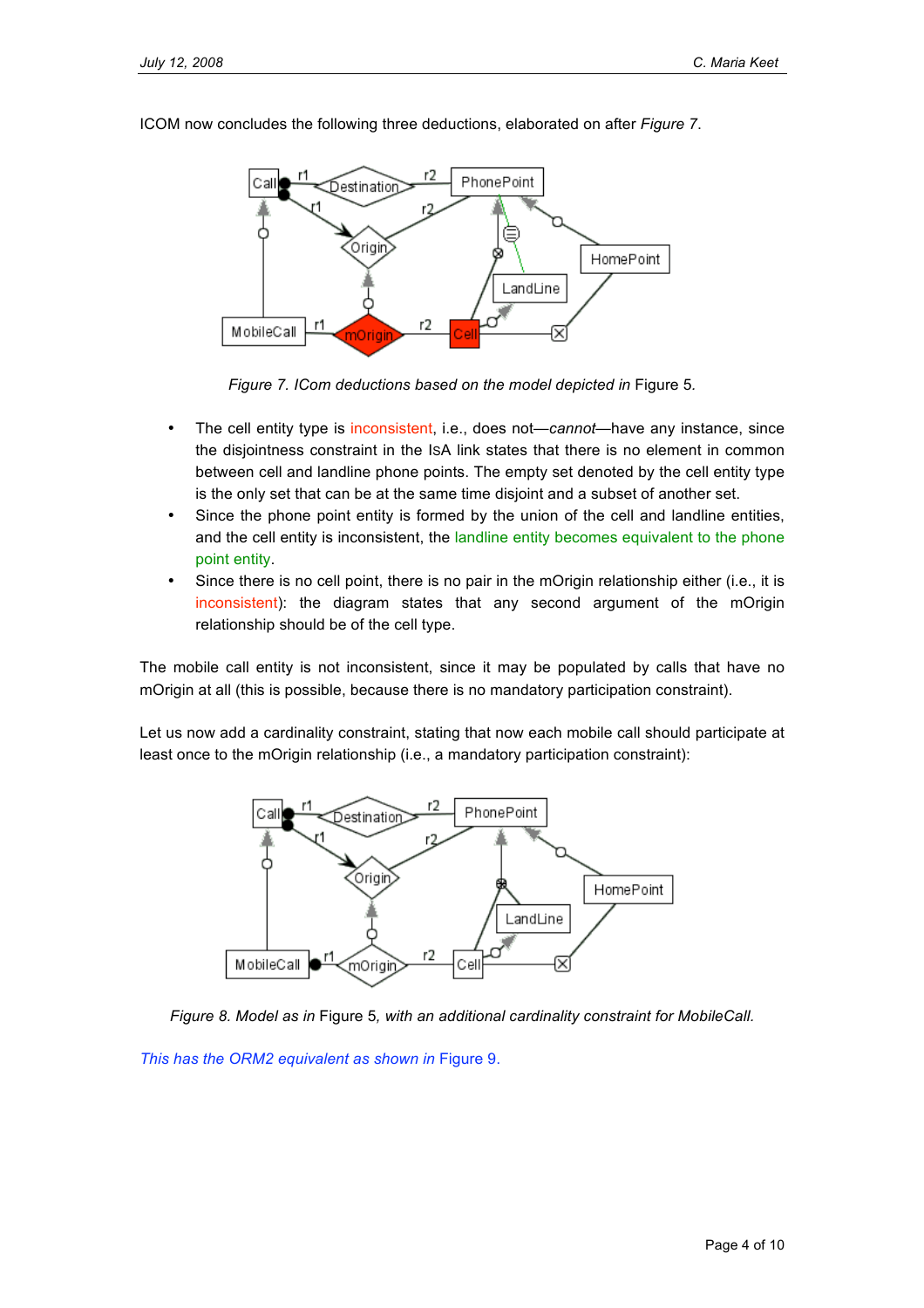

*Figure 9. Model as in* Figure 6*, with an additional cardinality constraint for MobileCall.*



Now ICOM deduces that the mobile call entity is inconsistent as well (see *Figure 10*).

*Figure 10. ICom deductions for the model of* Figure 8.

When we force the landline point entity to be inconsistent as well—by adding an ISA link between landline points and cell points—then there will be a cascade effect. The phone point entity becomes inconsistent, since it is the union of two inconsistent classes. Therefore, the home point entity will be inconsistent as well, since it is a sub entity of an inconsistent entity. The destination and origin relationships will be inconsistent, since there is no phone point participating to them. Given the mandatory participation constraint of the call entity to the destination (or origin) relationship, we can conclude that the call entity is necessarily inconsistent as well:



*Figure 11. ICom deductions when an additional IsA is added in the model of* Figure 8 *between landline points and cell point*.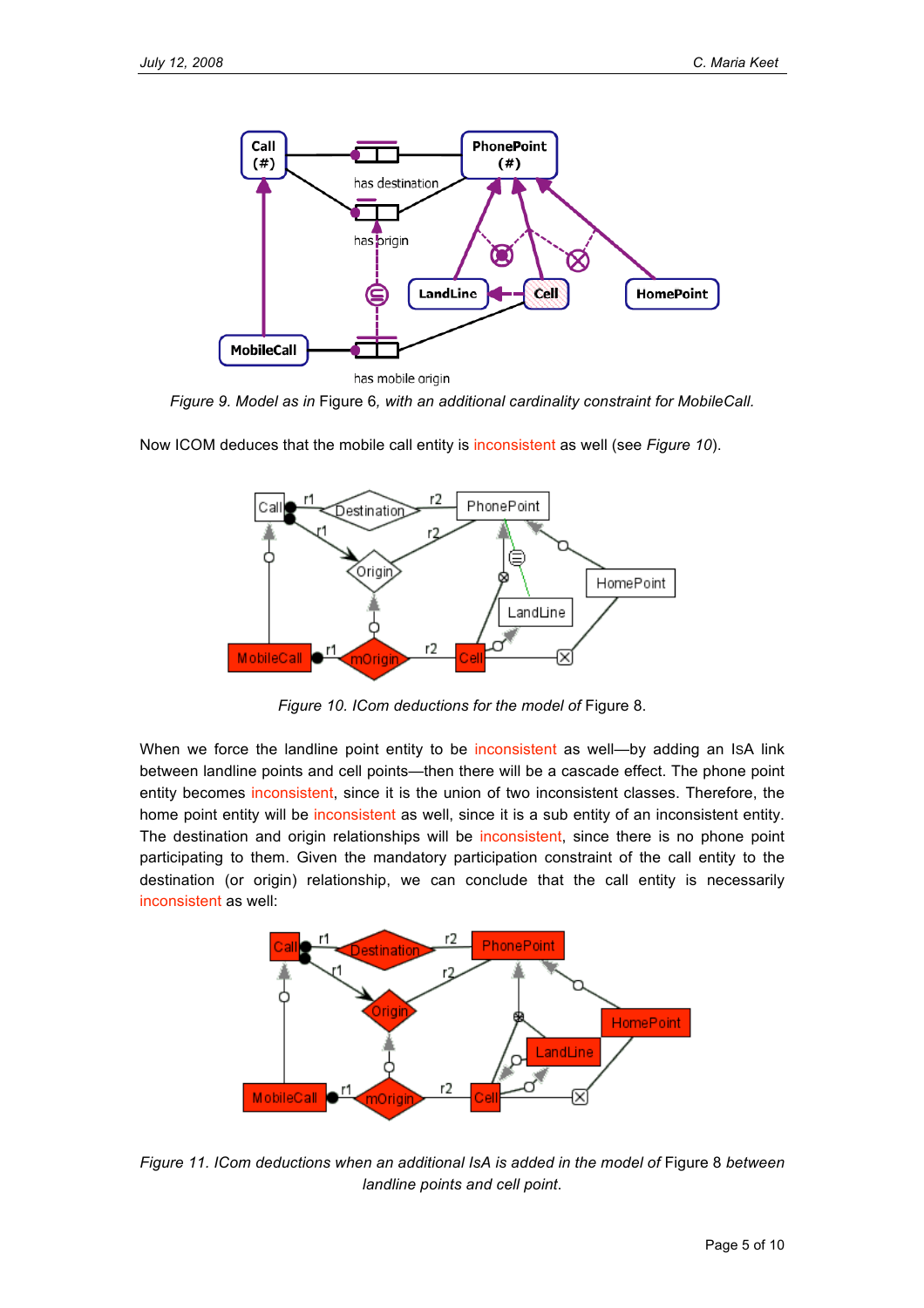*This change, adding another subtype link, from Landline to Cell, results in a MS Visio error, i.e a NORMA error; hence, a* prevention *of the inconsistency.*

| Microsoft Visual Studio                                                                                                               | $\boldsymbol{\mathsf{x}}$ |
|---------------------------------------------------------------------------------------------------------------------------------------|---------------------------|
| A cycle has been detected in a chain of subtype relationships. A subtype must not be the direct or indirect subtype of its supertype. |                           |
| ΩK                                                                                                                                    |                           |

*Example 2.* Let us now consider a different example diagram, showing some reasoning involving attributes and domains; see *Figure 12*.



*Figure 12. ICom conceptual model for* Example 2*, now focusing on attributes of classes.*

Here we have a partition of employees between clerks and managers, plus two more subentity types of employee, namely rich employee and poor employee, that are disjoint from the clerk and the manager entities, respectively. All the sub entity types have the salary attribute restricted to a string of length 8, except for the clerk entity that has the salary attribute restricted to be a string of length 5.

*The "equivalent diagram" in ORM—depicted in* Figure 13—*is actually different, because ORM is an attribute-free language so that one needs to define the same attribute only once instead of 3 times, and one cannot have two value types with the same name that have a different "text:fixed length". Here, we called the "string5" salary* Salary1*. In addition, the EER model of* Figure 12 *does not make explicit the participation conditions for the entity- and value types in the* has salary *ORM-roles. However, the deductions (explained below) still hold, i.e., also with the ORM model, one would derive that rich employees are managers and that* PoorEmployee *is inconsistent.*

Considering the ICom deductions (see *Figure 14*), it is easy to see that a necessary consequence of the above diagram is that rich employees are managers and that poor employees are clerks. However, since that the salary attribute for clerks and poor employees have incompatible domains, we can not have any poor employee in any legal database, i.e., the poor employee entity is inconsistent.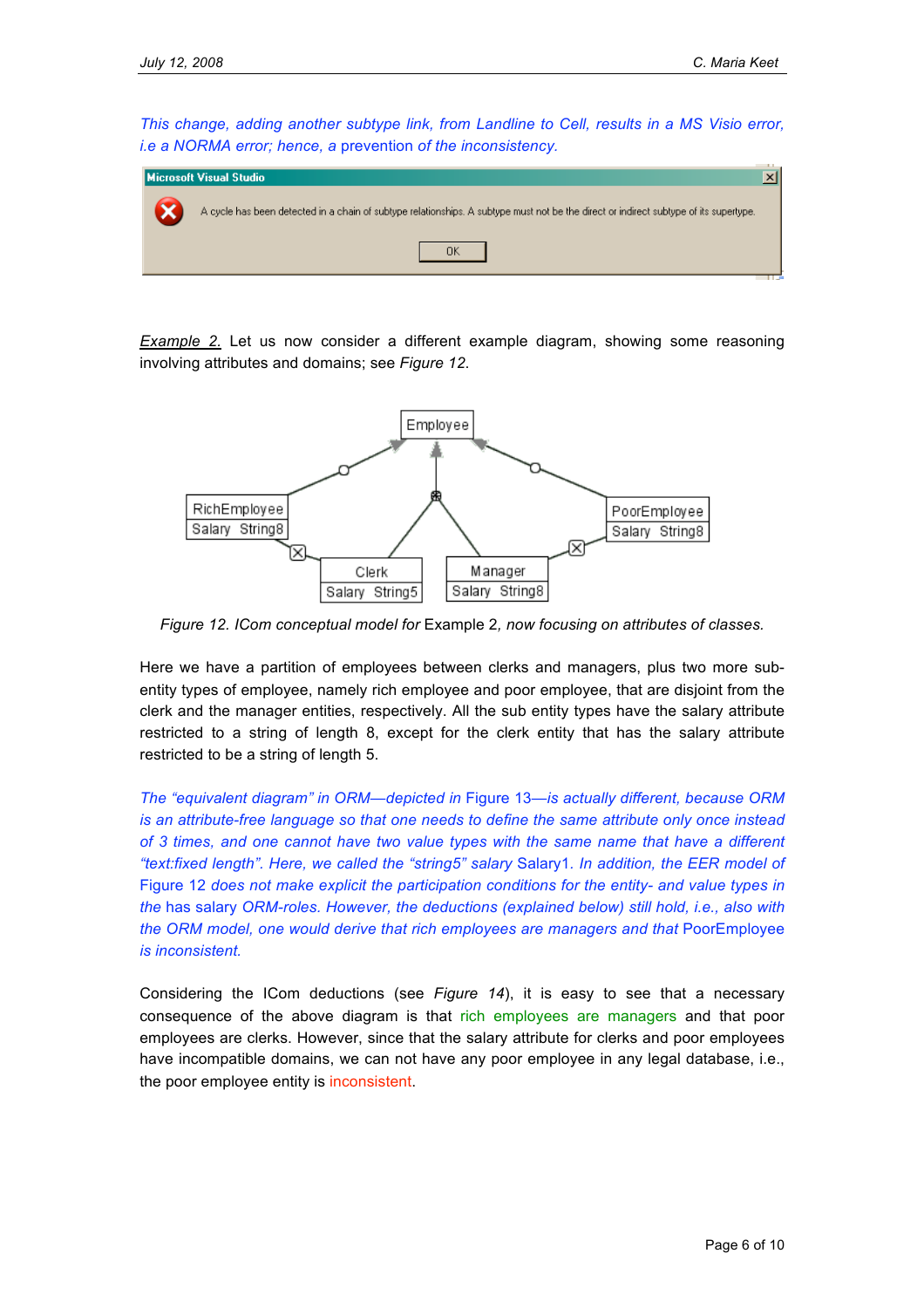

*Figure 13. Near-equivalent diagram of* Example 2 *in ORM.*



*Figure 14. ICom deductions obtained from the model of* Figure 12.



*Figure 15. ICom model of* Example 3*, with the class definition by means of a view.*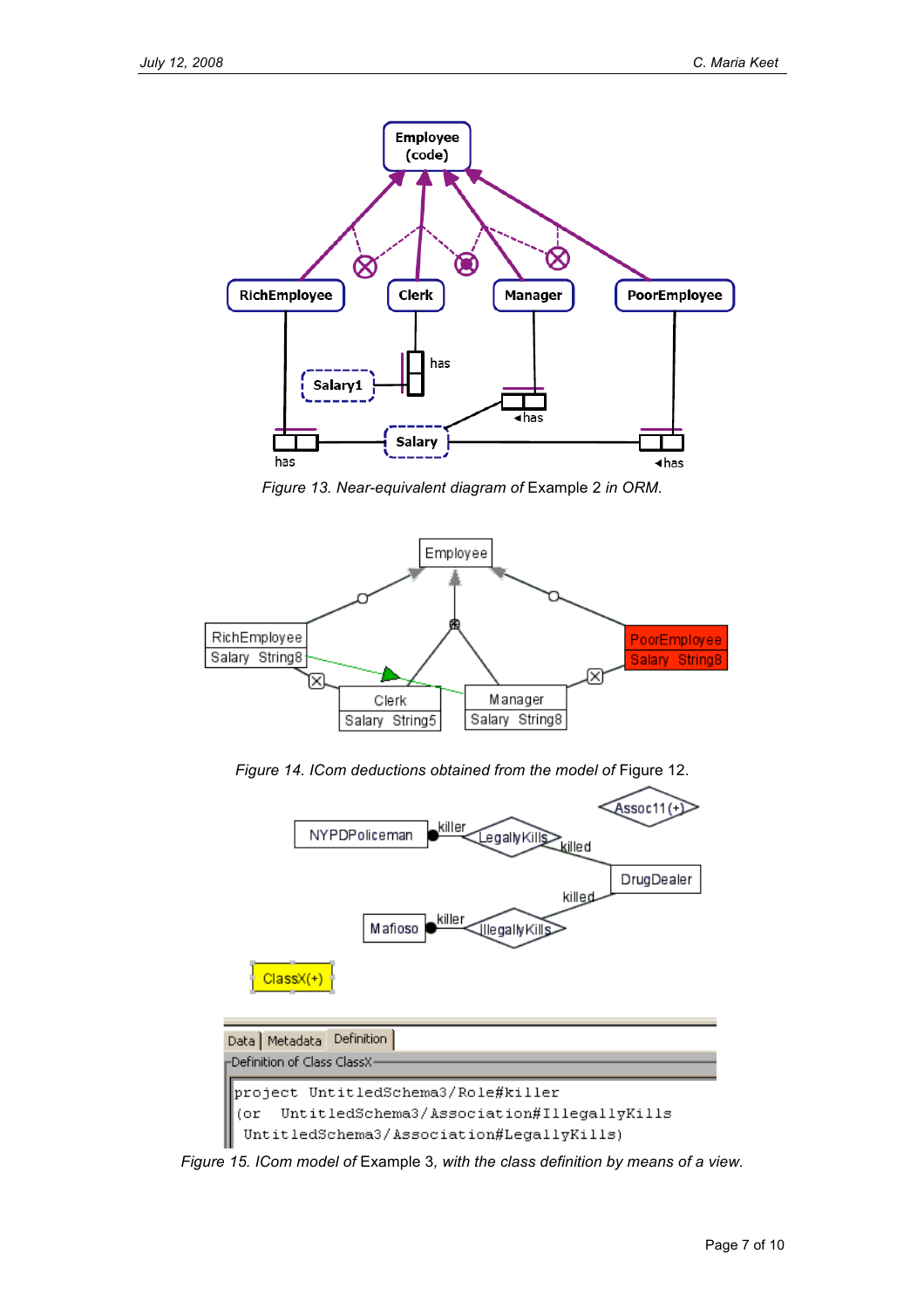

*Figure 16. ICom model of* Example 3*, with the relation definition by means of a view.*

*Example 3.* As the last example, let us introduce a conceptual model where some entity and some relationship are defined by means of views over other elements of the model. The view language is an ICom rendering of the  $DLR$  description logic. The view language includes two syntactic sorts: one for entities and one for relationships. Full boolean operators are allowed for both entities and relationship expressions, plus a *selection* operator (selecting tuples in a relationship with a specific entity type in some named role argument) and a unary *projection* operator (projecting a relationship over a named role argument). A generalised projection operator with cardinality restrictions is available as well.

The diagram depicted in figures 15 and 16 introduces NYPD policemen, each one of them legally killed at least one drug dealer, and mafioso people, each one of them illegally killed at least one drug dealer. Moreover, a relation view has been defined (*Figure 16*) as the relation having the "killed" attribute selected to be of the drug dealer type (the view makes use of the selection operator), and an entity view has been defined (*Figure 15*) as the entity obtained by projecting over the killer attribute the union of the legally and illegally kills relationships. As it is shown in the deduced diagram (*Figure 17*), the relation view is a relationship including both the legally and the illegally kills relationships, while the entity view is clearly a super entity of both the NYPD policeman and the mafioso entities.



*Figure 17. ICom deductions for the model of Example 3.*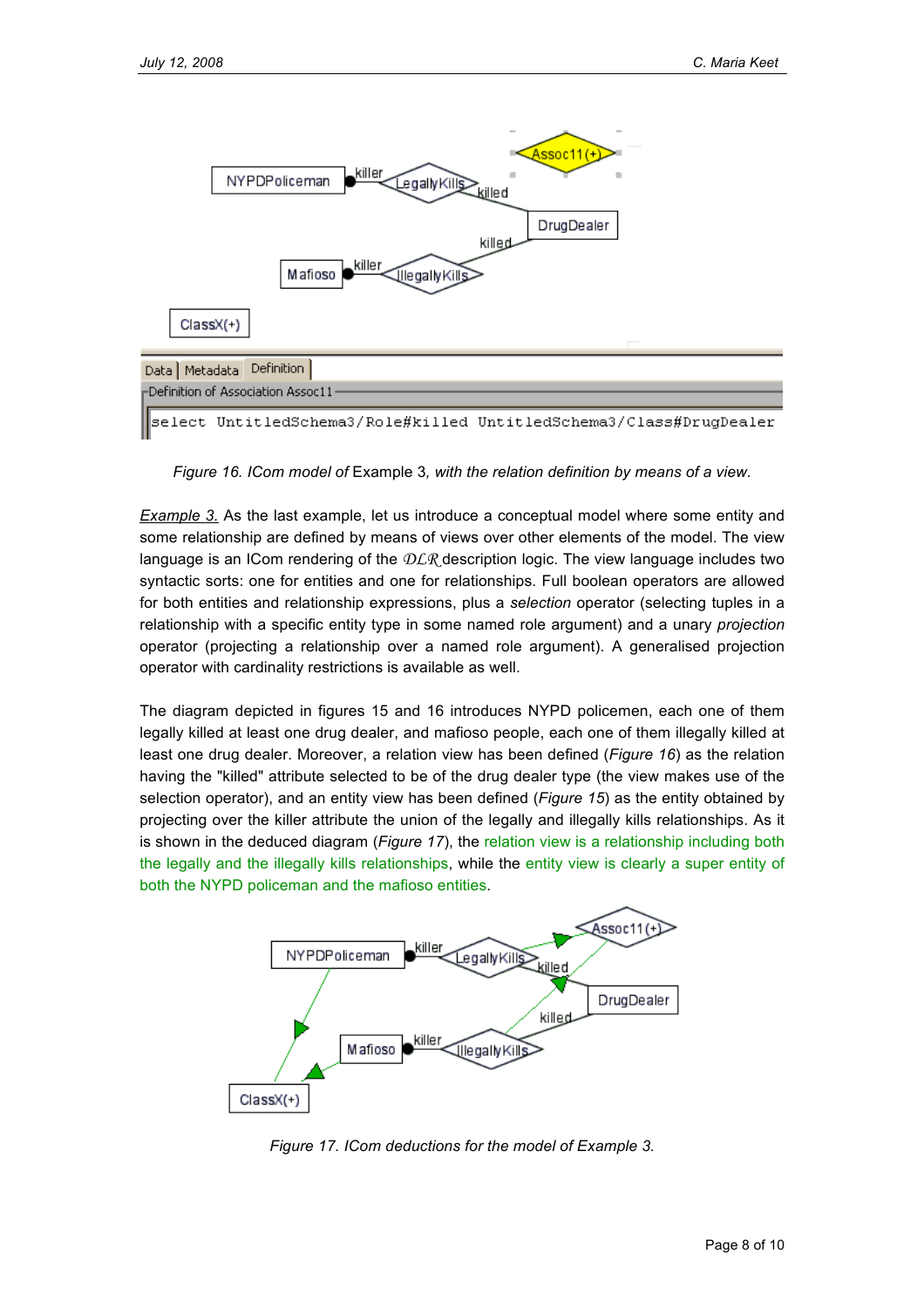*For the (not-equivalent) scenario in ORM, we have two options, A and B, which are included in two figures below; the projection and selection partially translate to the information derived above, with two options for the selection (see explanation below).*



*Adding the "entity view" for* Killer*, we add it as supertype, This returns a validation error, because* Killer *does not have a reference scheme yet. Second, the* killed *relation.*

- option A *is close to what is derived with the EER model. However, the two subset constraints return a validation error: "Subset constraint 'SubsetConstraint2' and mandatory constraint 'SimpleMandatoryConstraint32' in model 'Phone Points' are not well-modeled. Suggested ways to fix: (1) Delete the mandatory constraint. (2) Add another mandatory constraint on the superset role. (3) Delete the subset constraint."*. *Manual changes into a valid model leads to the following:*